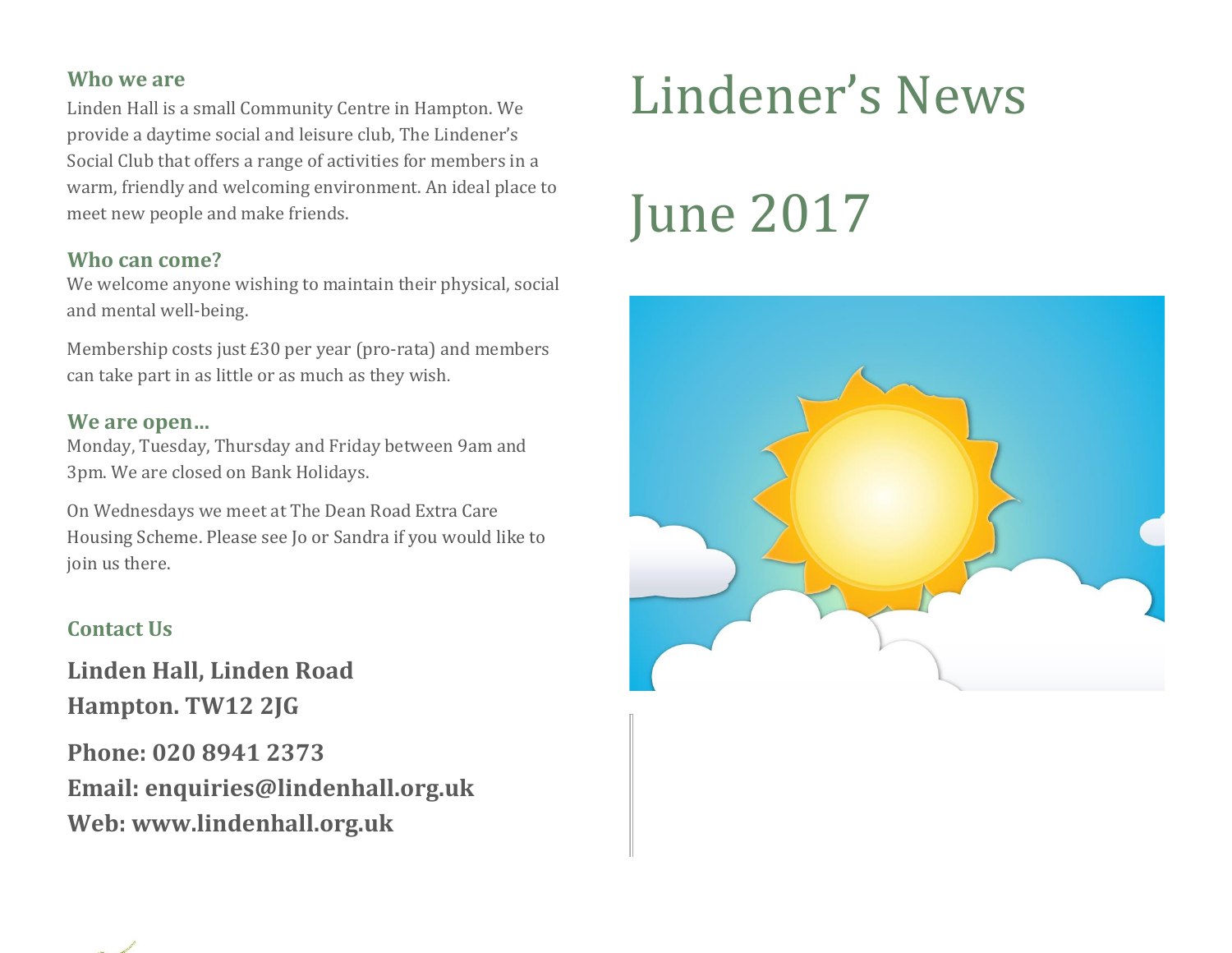### Table of Contents

**"Linden Hall – a welcoming environment where you can try new activities, make friends and meet new people"**

### Our Services

#### **Lunch**



We offer a freshly cooked two-course lunch on Mondays, Tuesdays and Thursdays for both members and non-members and fish & chips from the local chip shop on Fridays.

Remember to book before 11am!

#### **Hairdresser**



Angie offers a range of hairdressing services at reduced rates to members every Thursday and Friday morning.

Non-members are welcome to book. Prices are displayed in the entrance hall.

#### **Chiropodist**



Kevin, our friendly chiropodist attends Linden Hall once a month and offers chiropody services to members at reduced rates. Prices for nonmembers are on display in the entrance hall. Booking is essential.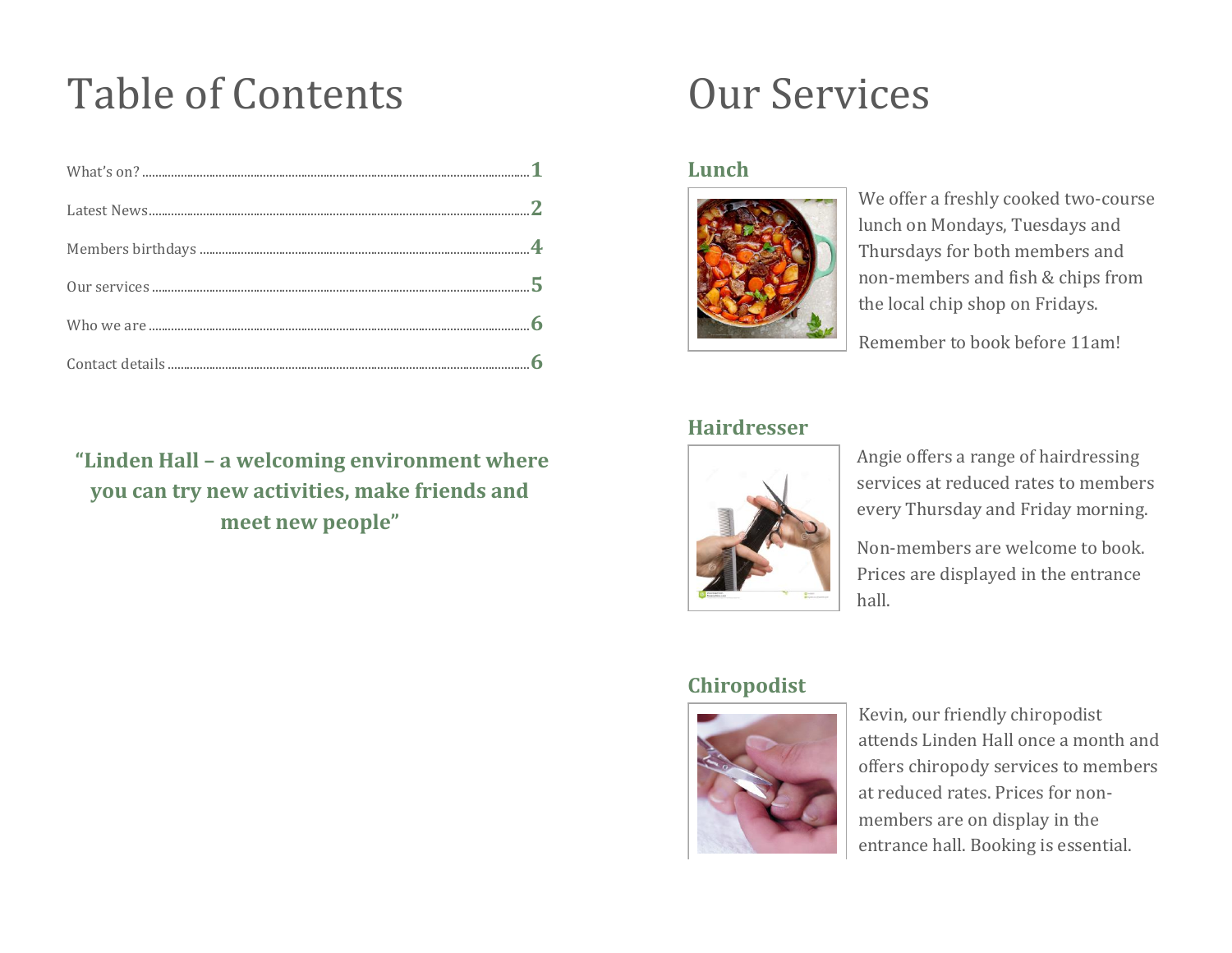## Members Birthdays

Please see Jo if you would like to arrange cakes to help celebrate your special day!

June

1st June Rothery

5th Doreen Moynehan

13th Dot Goddard

18th Sheila Marston

22nd Isabell Whittle

## What's on?

|                | $\blacksquare$ |  |
|----------------|----------------|--|
| 4 27 32 55 73  |                |  |
| 15 25 41 58 75 |                |  |
| 8 26 0 59 70   |                |  |
| 7 22 33 54 62  |                |  |
| 13 17 43 48 67 |                |  |

#### **Every Monday…**

 Pilates with Meryl 9.30am-10.30am Whist Drive 1pm – 2.30pm **Every Tuesday…** Bingo 1pm Monthly book club

#### **Every Thursday…**

 Hairdresser 9am-12noon Bingo 1pm

#### **Every Friday…**

 Hairdresser 9am-12noon Pilates 9am-10am Zumba Gold 10.15am – 11am

**Every Sunday…**

Yoga with Katy 10am – 11am

**Tea & Memories** 3rd Friday each month (June 16th) 10.30pm – 12.00pm

#### **COFFEE MORNING**

Thursday 8th June – Caremark will be hosting a tea & coffee morning from 9- 11am and are bringing cakes along for members.

#### **Clothes Sale**

There will be a clothing sale on in the Hall